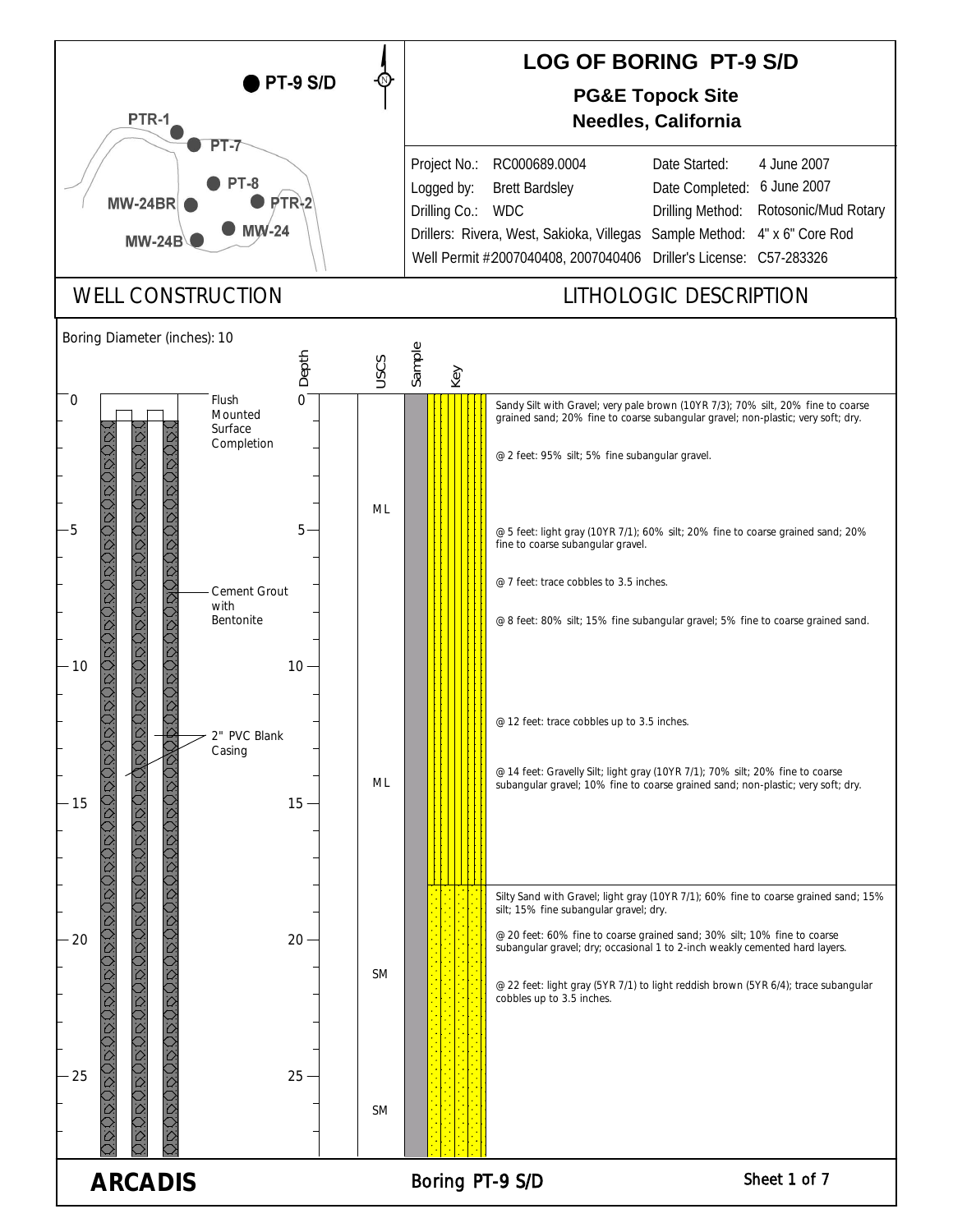## LOG OF BORING (Continued) PT-9 S/D

|                                       |                                   |        |           |        |     | (Continued)                                                                                                                                                                                                                                                                                                                           |
|---------------------------------------|-----------------------------------|--------|-----------|--------|-----|---------------------------------------------------------------------------------------------------------------------------------------------------------------------------------------------------------------------------------------------------------------------------------------------------------------------------------------|
|                                       | <b>WELL CONSTRUCTION</b>          | Depth  | USCS      | Sample | Key | LITHOLOGIC DESCRIPTION                                                                                                                                                                                                                                                                                                                |
| $\breve{\circ}$<br>30                 |                                   | $30 -$ | <b>SM</b> |        |     | Sandy Silt with Gravel; light gray (5YR 7/1) to light reddish brown (5YR 6/4); 60%                                                                                                                                                                                                                                                    |
|                                       |                                   |        | ML        |        |     | silt, 20% fine to coarse grained sand; 20% fine subangular gravel; non-plastic with<br>alternating layers ranging from non-cemented very soft to moderately cemented<br>hard material.                                                                                                                                                |
| Ŏöč.<br>35                            | DODODODODODODODOD                 | $35 -$ | ML        |        |     | @ 36 feet: moderately cemented layers; hard; dense; up to 2.5-inches thick.                                                                                                                                                                                                                                                           |
| $\frac{1}{2}$<br>$-40$                | Cement Grout<br>with<br>Bentonite | $40 -$ |           |        |     | Silty Sand with Gravel; light gray (10YR 7/1); 60% fine to coarse grained sand; 30%<br>silt; 10% fine to coarse subangular gravel; hard; dry; occasional 1 to 2-inch weakly<br>cemented hard layers.<br>@ 40 feet: Alternating layers ranging from soft, non-cemented to moderately                                                   |
| JRUD                                  | 2" PVC Blank<br>Casing            |        | <b>SM</b> |        |     | cemented.                                                                                                                                                                                                                                                                                                                             |
| XVRORODODODOD<br>$\overline{Q}$<br>45 |                                   | $45 -$ |           |        |     | @ 46 feet: reddish gray (10R 6/1) to light red (10R 6/6); 60% fine to coarse grained<br>sand; 30% silt; 10% fine subangular gravel; non-cemented to moderately<br>cemented; soft to hard; dry.                                                                                                                                        |
| 50                                    |                                   | $50 -$ | <b>SM</b> |        |     |                                                                                                                                                                                                                                                                                                                                       |
| DUDOODO<br>$-55$<br>DODO<br>O         | <b>DODD</b>                       | $55 -$ |           |        |     |                                                                                                                                                                                                                                                                                                                                       |
|                                       |                                   |        | ML        |        |     | Silt with Gravel; light gray (5YR 7/1); 85% silt, 10% fine subangular gravel; trace                                                                                                                                                                                                                                                   |
|                                       |                                   |        | <b>SM</b> |        |     | fine to coarse grained sand; non-plastic; soft; dry.                                                                                                                                                                                                                                                                                  |
| 60                                    |                                   | 60     | ML        |        |     | Silty Sand with Gravel.<br>Sandy Silt with Gravel; light reddish brown (5YR 6/3); 60% silt, 20% fine to coarse<br>grained sand; 20% fine subangular gravel; non-cemented; soft; dry. Occasional 2 to<br>3-inch hard, moderately cemented layers.<br>@ 62 feet: 70% silt; 30% fine to coarse grained sand; 10% fine subangular gravel. |
| <b>ARCADIS</b>                        |                                   |        |           |        |     | Sheet 2 of 7<br>Boring PT-9 S/D                                                                                                                                                                                                                                                                                                       |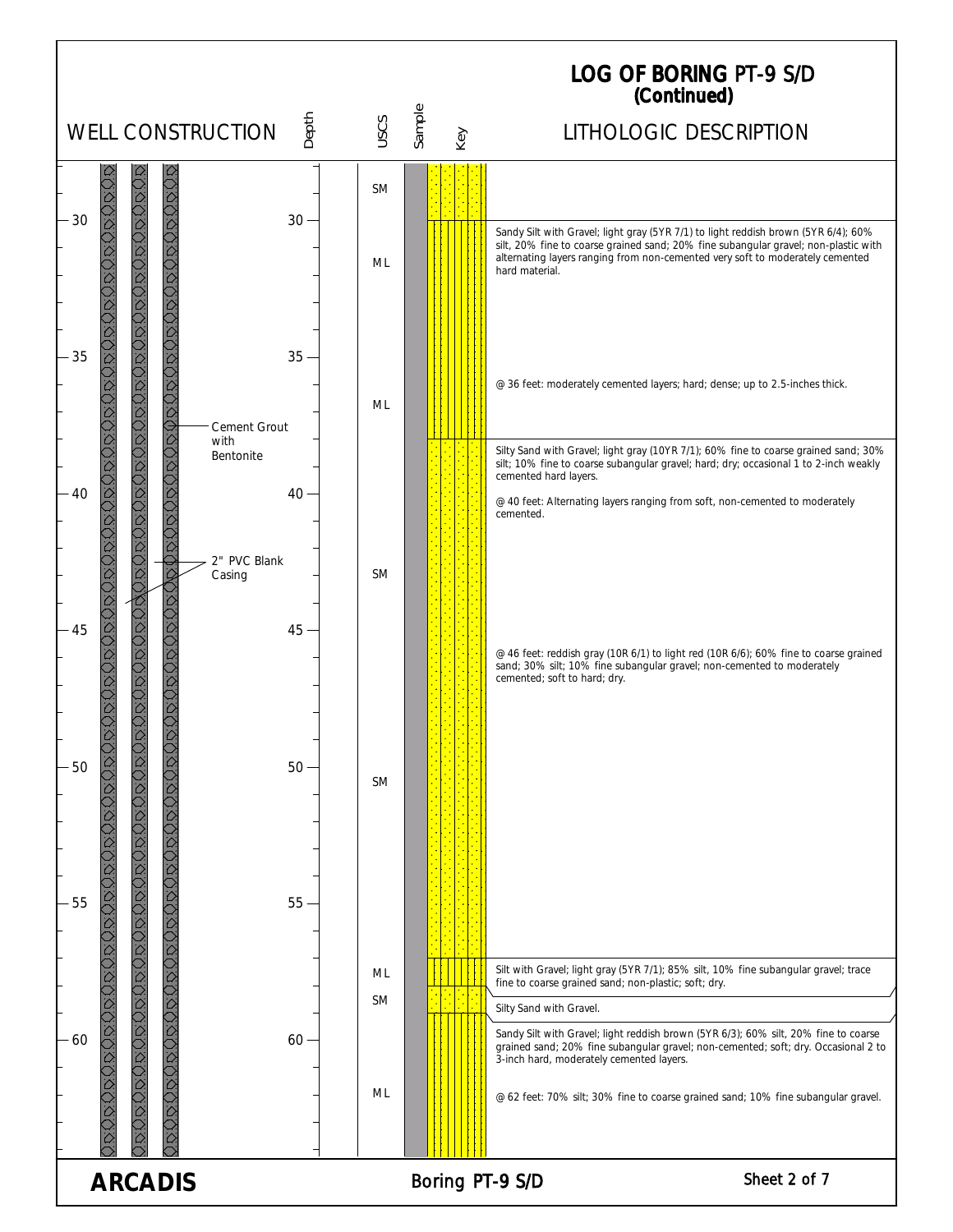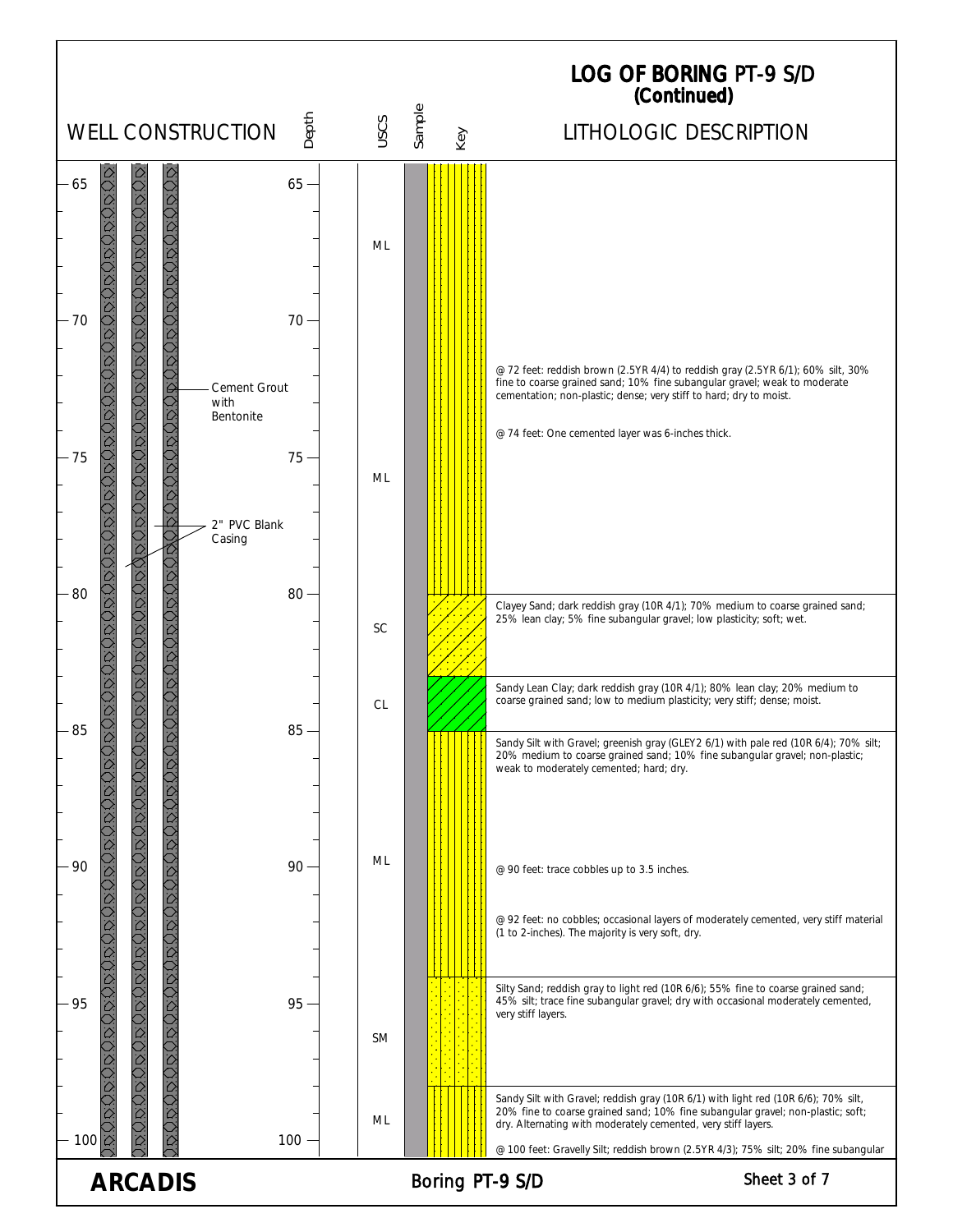## LOG OF BORING (Continued) PT-9 S/D

|                      |                              |                       |                 | <i>(Collumed)</i>                                                                                                                                                                                                                          |
|----------------------|------------------------------|-----------------------|-----------------|--------------------------------------------------------------------------------------------------------------------------------------------------------------------------------------------------------------------------------------------|
|                      | <b>WELL CONSTRUCTION</b>     | Depth<br>USCS         | Sample<br>Key   | LITHOLOGIC DESCRIPTION                                                                                                                                                                                                                     |
|                      |                              |                       |                 | gravel; 5% medium to coarse grained sand; non-plastic; moderately cemented;<br>hard; moist.                                                                                                                                                |
| ÖD.<br>105           | <b>DDD</b>                   | ML<br>105             |                 | @ 102 feet: Sandy Silt with Gravel; light reddish gray (2.5YR 7/1) to reddish brown<br>(2.5YR 4/3); 70% silt; 20% fine coarse grained sand; 10% fine subangular gravel;<br>non-plastic; weakly to moderately cemented; hard; dry to moist. |
|                      | <b>Cement Grout</b>          |                       |                 |                                                                                                                                                                                                                                            |
|                      | with<br>Bentonite            | <b>CL</b>             |                 | Sandy Lean Clay; reddish brown (2.5YR 4/3); 80% lean clay; 20% medium to<br>coarse grained sand; low plasticity; soft; wet.                                                                                                                |
|                      |                              |                       |                 | Sandy Silt; light reddish gray (2.5YR 7/1) with light reddish brown (2.5YR 7/4); 80%                                                                                                                                                       |
| $\frac{1}{2}$<br>110 |                              | 110                   |                 | silt, 20% fine to coarse grained sand; trace subangular to angular gravel; non-<br>plastic; moderately cemented; hard; dry.                                                                                                                |
|                      | 2" PVC Blank<br>Casing       | ML                    |                 | @ 112 feet: Silt; 90% silt; 5% coarse grained sand; 5% coarse subangular gravel;<br>non-plastic; moderately cemented; hard; dry to moist.                                                                                                  |
|                      |                              |                       |                 | @ 114 feet: Sandy Silt with Gravel; 60% silt; 20% fine to coarse grained sand; 20%<br>fine subangular gravel; non-plastic; moderately cemented; hard; dry.                                                                                 |
| $-115$               |                              | $115 -$               |                 |                                                                                                                                                                                                                                            |
| 120                  | $\overline{\hat{C}}$<br>120  |                       |                 |                                                                                                                                                                                                                                            |
|                      | <b>Bentonite Seal</b>        | ML                    |                 | @ 122 feet: 60% silt; 30% medium to coarse grained sand; 10% fine subangular<br>gravel.                                                                                                                                                    |
| $-125$               | 125                          | <b>SM</b>             |                 | Silty Sand; dark reddish gray (5YR 4/2); 75% medium to coarse grained sand; 20%<br>silt; 5% fine subangular gravel; non-plastic; loose; wet.                                                                                               |
|                      | #2/12 Sand                   | ML<br><b>SM</b><br>ML |                 | Sandy Silt with Gravel; dark reddish gray (5YR 4/2); 65% silt; 25% fine to coarse<br>grained sand; 10% fine subangular gravel; non-plastic; moderately cemented; very<br>stiff; wet.                                                       |
|                      |                              | <b>SM</b>             |                 | Silty Sand.                                                                                                                                                                                                                                |
|                      |                              | ML                    |                 | Sandy Silt with Gravel.                                                                                                                                                                                                                    |
| - 130                |                              | $130 -$<br><b>SM</b>  |                 | Silty Sand.                                                                                                                                                                                                                                |
|                      |                              | ML                    |                 | Sandy Silt with Gravel.                                                                                                                                                                                                                    |
|                      | 2" PVC 0.02-<br>inch Slotted |                       |                 | Silty Sand.                                                                                                                                                                                                                                |
|                      | Screen Casing                | <b>SM</b>             |                 | Sandy Silt with Gravel.                                                                                                                                                                                                                    |
| 135                  |                              | $135 -$<br>CL         |                 | Silty Sand with Gravel; dark reddish gray (5YR 4/2); 70% medium to coarse grained<br>sand; 20% silt; 10% fine subangular gravel; dense; wet.<br>Sandy Clay with Gravel; dark reddish gray (5YR 4/2); 70% silt; 20% medium to               |
|                      |                              |                       |                 | coarse grained sand; 10% fine subangular gravel; low plasticity; soft; wet.<br>@ 136 feet: moderately cemented; very stiff.                                                                                                                |
| <b>ARCADIS</b>       |                              |                       | Boring PT-9 S/D | Sheet 4 of 7                                                                                                                                                                                                                               |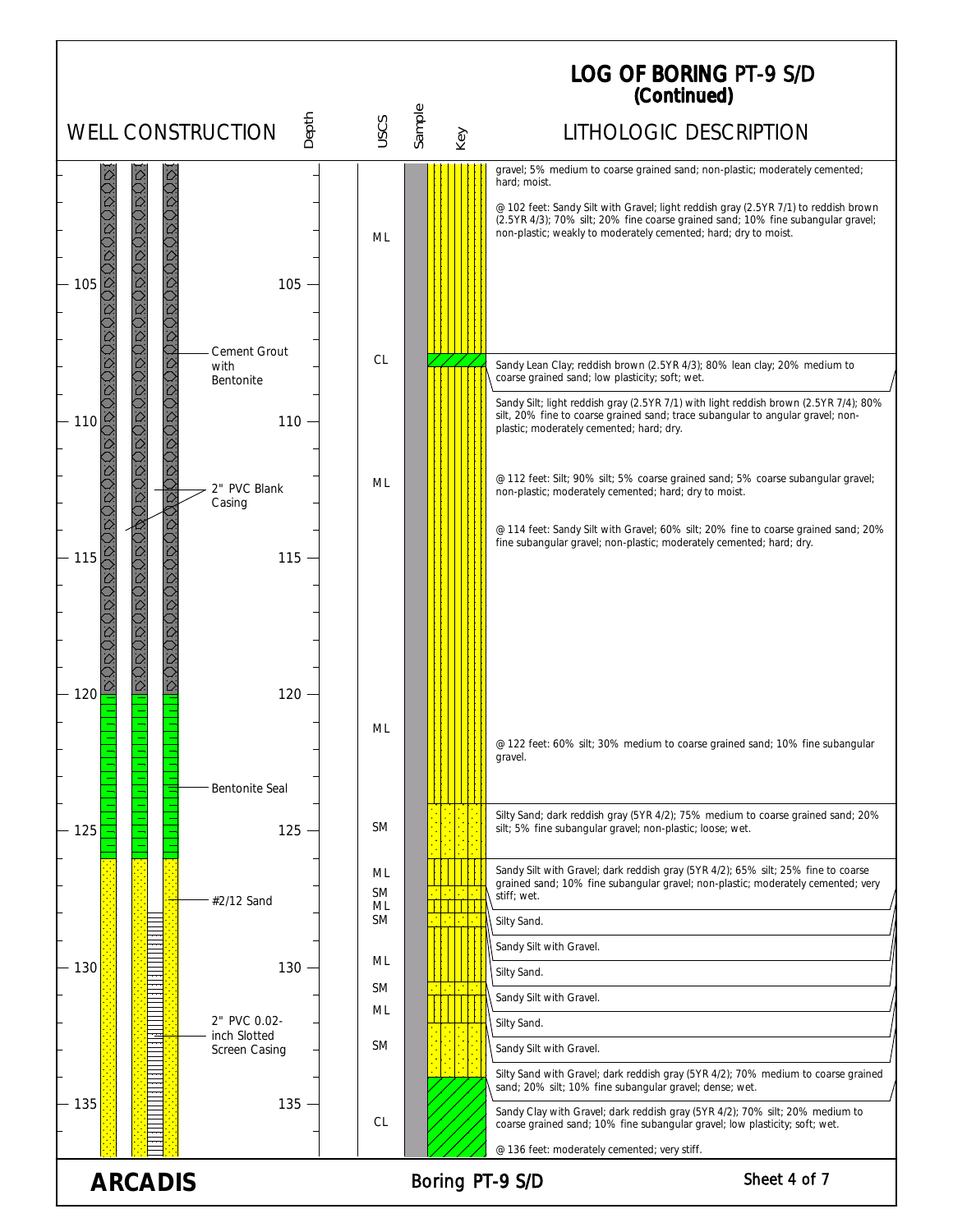|                                                   |                              |                 |               | <b>LOG OF BORING PT-9 S/D</b><br>(Continued)                                                                                                                                                      |  |  |
|---------------------------------------------------|------------------------------|-----------------|---------------|---------------------------------------------------------------------------------------------------------------------------------------------------------------------------------------------------|--|--|
| <b>WELL CONSTRUCTION</b>                          | Depth                        | USCS            | Sample<br>Key | LITHOLOGIC DESCRIPTION                                                                                                                                                                            |  |  |
|                                                   |                              | CL              |               |                                                                                                                                                                                                   |  |  |
|                                                   | #2/12 Sand                   | <b>SM</b>       |               | Silty Sand with Gravel; reddish brown (5YR 4/4); 70% medium to coarse grained<br>sand; 20% silt; 10% fine to coarse subangular gravel; loose; wet.                                                |  |  |
| 140                                               | $140 -$                      | <b>SC</b>       |               | Clayey Sand with Gravel; dark reddish brown (2.5YR 3/3); 60% medium to coarse<br>grained sand; 30% lean clay; 10% fine to coarse subangular gravel; low to medium<br>plasticity; wet.             |  |  |
|                                                   | 2" PVC 0.02-<br>inch Slotted |                 |               | @ 141.5-142 feet: moderately cemented; very stiff.                                                                                                                                                |  |  |
|                                                   | <b>Screen Casing</b>         | <b>SM</b>       | <b>COL</b>    | Silty Sand with Gravel; reddish brown (5YR 4/4); 70% medium to coarse grained<br>sand; 20% silt; 10% fine to coarse subangular gravel; loose; wet.                                                |  |  |
| 145                                               | $145 -$                      | <b>SC</b>       |               | Clayey Sand with Gravel; dark reddish brown (2.5YR 3/3); 60% medium to coarse<br>grained sand; 30% silt; 10% fine subangular gravel; low plasticity; dense; wet.                                  |  |  |
|                                                   | 2" PVC Blank                 |                 |               | Sandy Lean Clay; dark reddish brown (2.5YR 3/3); 70% lean clay; 30% fine to<br>coarse grained sand; low plasticity; soft; wet.                                                                    |  |  |
|                                                   | Casing                       | <b>CL</b>       |               | @ 147-148 feet: very stiff.                                                                                                                                                                       |  |  |
| 150                                               | 150                          |                 |               | @ 148 feet: 75% lean clay; 20% medium to coarse grained sand; 5% fine<br>subangular gravel; low to medium plasticity; soft; wet.                                                                  |  |  |
|                                                   | 2" PVC Sump                  |                 |               | Clayey Sand with Gravel; dark reddish brown (2.5YR 3/3); 70% medium to coarse<br>grained sand; 20% lean clay; 10% fine to coarse subangular gravel; low plasticity;<br>loose; wet.                |  |  |
|                                                   | End of                       | <b>SC</b>       |               |                                                                                                                                                                                                   |  |  |
|                                                   | Shallow Well<br>PT-9S        |                 |               |                                                                                                                                                                                                   |  |  |
| 155                                               | $155 -$                      |                 |               | Sandy Lean Clay with Gravel; dark reddish gray (2.5YR 3/1); 70% lean clay; 20%<br>medium to coarse grained sand; 10% fine subangular gravel; low plasticity;<br>medium stiff; wet.                |  |  |
|                                                   |                              | <b>CL</b>       |               | @ 156 feet: moderately cemented; hard.                                                                                                                                                            |  |  |
|                                                   |                              |                 |               | Sandy Silt with Gravel; dark reddish gray (2.5YR 3/1); 70% silt, 20% fine to coarse                                                                                                               |  |  |
| 160                                               | $160 -$                      | ML              |               | grained sand; 10% fine to coarse subangular gravel; non-plastic; moderately<br>cemented; hard; dry.                                                                                               |  |  |
|                                                   |                              | <b>SC</b>       |               | Clayey Sand with Gravel; dark reddish gray (2.5YR 3/1); 60% medium to coarse<br>grained sand; 30% lean clay; 20% fine subangular gravel; low plasticity; loose; wet.                              |  |  |
|                                                   |                              | CL<br><b>SC</b> |               | Sandy Clay; dark reddish gray (10R 4/1); 60% clay, 40% medium to coarse grained<br>sand; low plasticity; wet.                                                                                     |  |  |
|                                                   | <b>Bentonite Seal</b>        | SP              |               | Clayey Sand with Gravel; dark reddish gray (2.5YR 3/1); 60% medium to coarse<br>grained sand; 30% lean clay; 20% fine subangular gravel; low plasticity; loose; wet.                              |  |  |
| 165                                               | $165 -$                      | ML              |               | Poorly Graded Sand; reddish black (2.5YR 2.5/1); 95% medium to coarse grained<br>sand; 5% silt; very loose; wet.                                                                                  |  |  |
|                                                   |                              |                 |               | Sandy Silt with Gravel; dark reddish gray (2.5YR 3/1); 70% silt, 20% fine to coarse<br>grained sand; 10% fine to coarse subangular gravel; moderately cemented; non-<br>plastic; very stiff; wet. |  |  |
|                                                   |                              |                 |               |                                                                                                                                                                                                   |  |  |
|                                                   |                              |                 |               | Clayey Sand with Gravel; dark reddish gray (2.5YR 3/1); 70% coarse grained sand;<br>20% lean clay; 10% fine to coarse subangular gravel; low to medium plasticity; very<br>soft; wet.             |  |  |
| 170                                               | $170 -$                      | <b>SC</b>       |               | @ 170 feet: trace cobbles up to 3.5 inches.                                                                                                                                                       |  |  |
|                                                   |                              |                 |               |                                                                                                                                                                                                   |  |  |
|                                                   |                              | <b>CL</b>       |               | Sandy Lean Clay with Gravel; dark reddish gray (2.5YR 3/1); 70% lean clay; 20%<br>fine to coarse grained sand; 10% fine to coarse subangular gravel; medium                                       |  |  |
| Sheet 5 of 7<br>Boring PT-9 S/D<br><b>ARCADIS</b> |                              |                 |               |                                                                                                                                                                                                   |  |  |

٦Ì,

 $\blacksquare$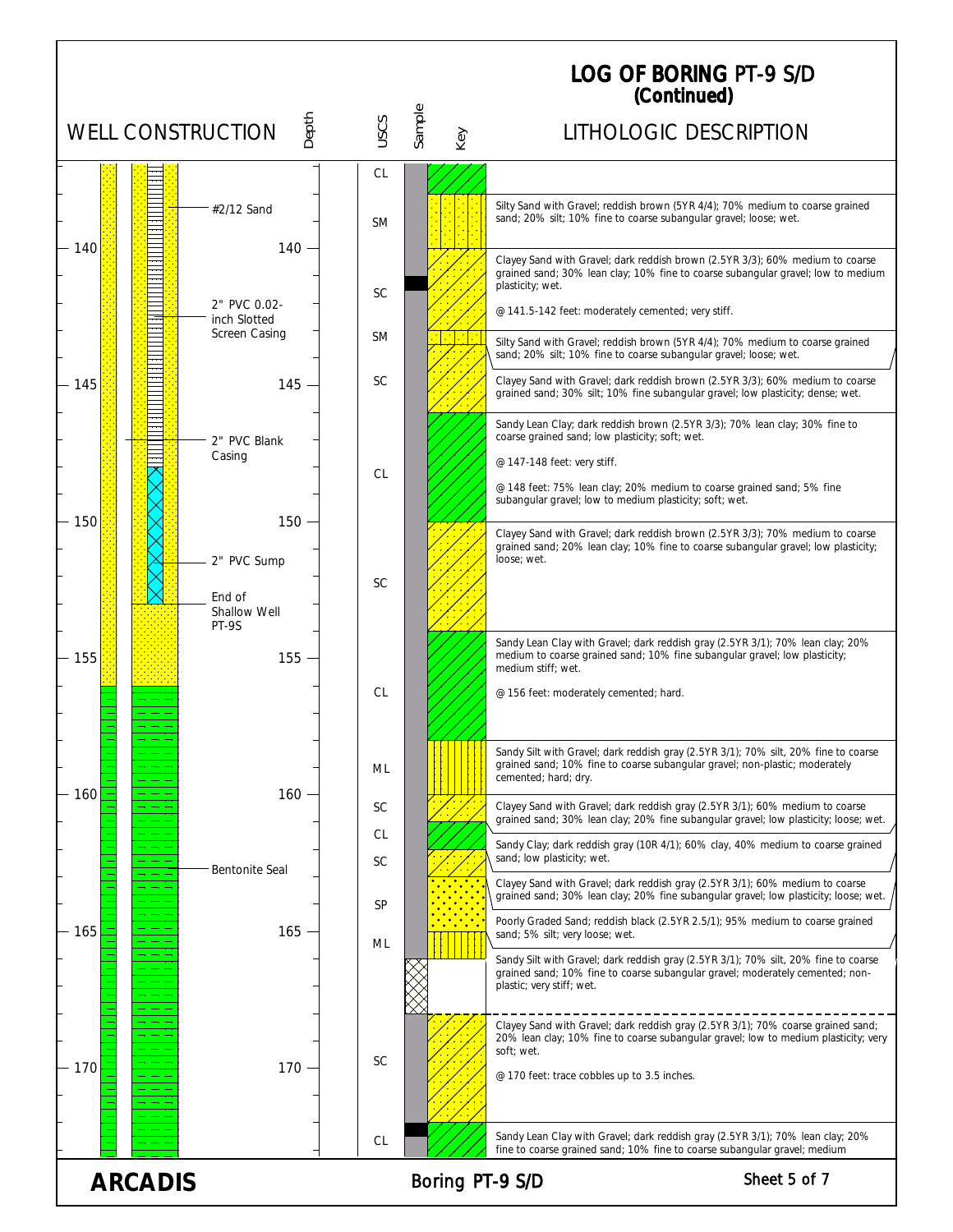|        |                               |         |           |        |                                                           | <b>LOG OF BORING PT-9 S/D</b><br>(Continued)                                                                                                                                                                                                    |
|--------|-------------------------------|---------|-----------|--------|-----------------------------------------------------------|-------------------------------------------------------------------------------------------------------------------------------------------------------------------------------------------------------------------------------------------------|
|        | <b>WELL CONSTRUCTION</b>      | Depth   | USCS      | Sample | Key                                                       | LITHOLOGIC DESCRIPTION                                                                                                                                                                                                                          |
|        |                               |         |           |        |                                                           | plasticity; non-cemented; soft; wet.                                                                                                                                                                                                            |
| 175    |                               | $175 -$ | <b>CL</b> |        |                                                           | @ 173 feet: moderately cemented; hard; moist.                                                                                                                                                                                                   |
|        |                               |         |           |        |                                                           | @ 174 feet: light red areas (2.5YR 7/8); weakly cemented; stiff.                                                                                                                                                                                |
|        |                               |         | <b>SP</b> |        |                                                           | Poorly Graded Sand; dark red (2.5YR 3/6); 95% medium to coarse grained sand;<br>5% silt; trace fine subangular gravel; loose; wet.                                                                                                              |
|        | <b>Bentonite Seal</b>         |         |           |        |                                                           | Sandy Lean Clay with Gravel; dark red (2.5YR 3/6); 70% lean clay; 20% medium to<br>coarse grained sand; 10% fine subangular gravel; low plasticity; weakly cemented;<br>very stiff; wet.                                                        |
| 180    |                               | 180     |           |        |                                                           | @ 180 feet: moderately cemented; hard.                                                                                                                                                                                                          |
|        |                               |         | <b>CL</b> |        |                                                           |                                                                                                                                                                                                                                                 |
|        |                               |         |           |        |                                                           | @ 182 feet: weakly cemented layers present (approximately 4-inches thick); medium<br>stiff.                                                                                                                                                     |
|        |                               |         |           |        |                                                           |                                                                                                                                                                                                                                                 |
| - 185  |                               | $185 -$ | SP        |        |                                                           | Poorly Graded Sand; dark red (2.5YR 3/6); 95% medium to coarse grained sand;<br>5% silt; trace cobbles to 3.5 inches; loose; wet.                                                                                                               |
|        |                               |         | CL.       |        |                                                           |                                                                                                                                                                                                                                                 |
|        |                               |         | CL.       |        |                                                           | Sandy Lean Clay with Gravel; dark red (2.5YR 3/6); 70% lean clay; 20% medium to<br>coarse grained sand; 10% fine subangular gravel; low plasticity; moderately<br>cemented; hard; wet.<br>@ 187.5 feet: White colored moderately cemented zone. |
| $-190$ |                               | 190     | <b>SP</b> |        |                                                           | @ 188 feet: medium plasticity; not cemented; soft.                                                                                                                                                                                              |
|        |                               |         |           |        |                                                           | Poorly Graded Sand; dark red (2.5YR 3/6); 95% medium to coarse grained sand;<br>5% silt; loose; wet.                                                                                                                                            |
|        | #2/12 Sand                    |         | СL        |        |                                                           | Sandy Lean Clay with Gravel; dark red (2.5YR 3/6); 70% lean clay; 20% medium to<br>coarse grained sand; 10% fine subangular gravel; medium plasticity; non-<br>cemented; soft; wet.                                                             |
|        |                               |         | <b>SP</b> |        |                                                           | Poorly Graded Sand; dark red (2.5YR 3/6); 95% medium to coarse grained sand;<br>5% silt; loose; wet. Density of sand increases with depth.                                                                                                      |
| $-195$ |                               | 195     |           |        | <u>.</u>                                                  | Sandy Lean Clay with Gravel; dark red (2.5YR 3/6); 70% lean clay; 20% medium to<br>coarse grained sand; 10% fine subangular gravel; low plasticity; moderately<br>cemented; very stiff; wet.                                                    |
|        | 2" PVC 0.02-                  |         |           |        |                                                           | @ 196 feet: thin layers of medium plasticity.                                                                                                                                                                                                   |
|        | inch Slotted<br>Screen Casing |         |           |        |                                                           | @ 198 feet: low to medium plasticity; medium stiff; weak cementation.                                                                                                                                                                           |
| $-200$ |                               | 200     | CL        |        |                                                           | @ 200 feet: moderate cementation; stiff.                                                                                                                                                                                                        |
|        |                               |         |           |        |                                                           | @ 202 feet: weak cementation; medium stiff; wet.                                                                                                                                                                                                |
| $-205$ |                               | 205     | <b>SP</b> |        | $\dddot{\bullet}$ , $\dddot{\bullet}$ , $\dddot{\bullet}$ | Poorly Graded Sand; dark red (2.5YR 3/6); 95% medium to coarse grained sand;<br>5% silt; loose; wet.                                                                                                                                            |
|        |                               |         | CL        |        |                                                           | Sandy Lean Clay with Gravel; dark red (2.5YR 3/6); 70% lean clay; 20% medium to<br>coarse grained sand; 10% fine subangular gravel; low plasticity; weakly cemented;<br>stiff; wet.                                                             |
|        |                               |         |           |        |                                                           | @ 207 feet: moderately cemented; very stiff.                                                                                                                                                                                                    |
|        |                               |         |           |        | <u>.</u>                                                  | Poorly Graded Sand; dark red (2.5YR 3/6); 95% medium to coarse grained sand;                                                                                                                                                                    |

ARCADIS Boring PT-9 S/D Sheet 6 of 7